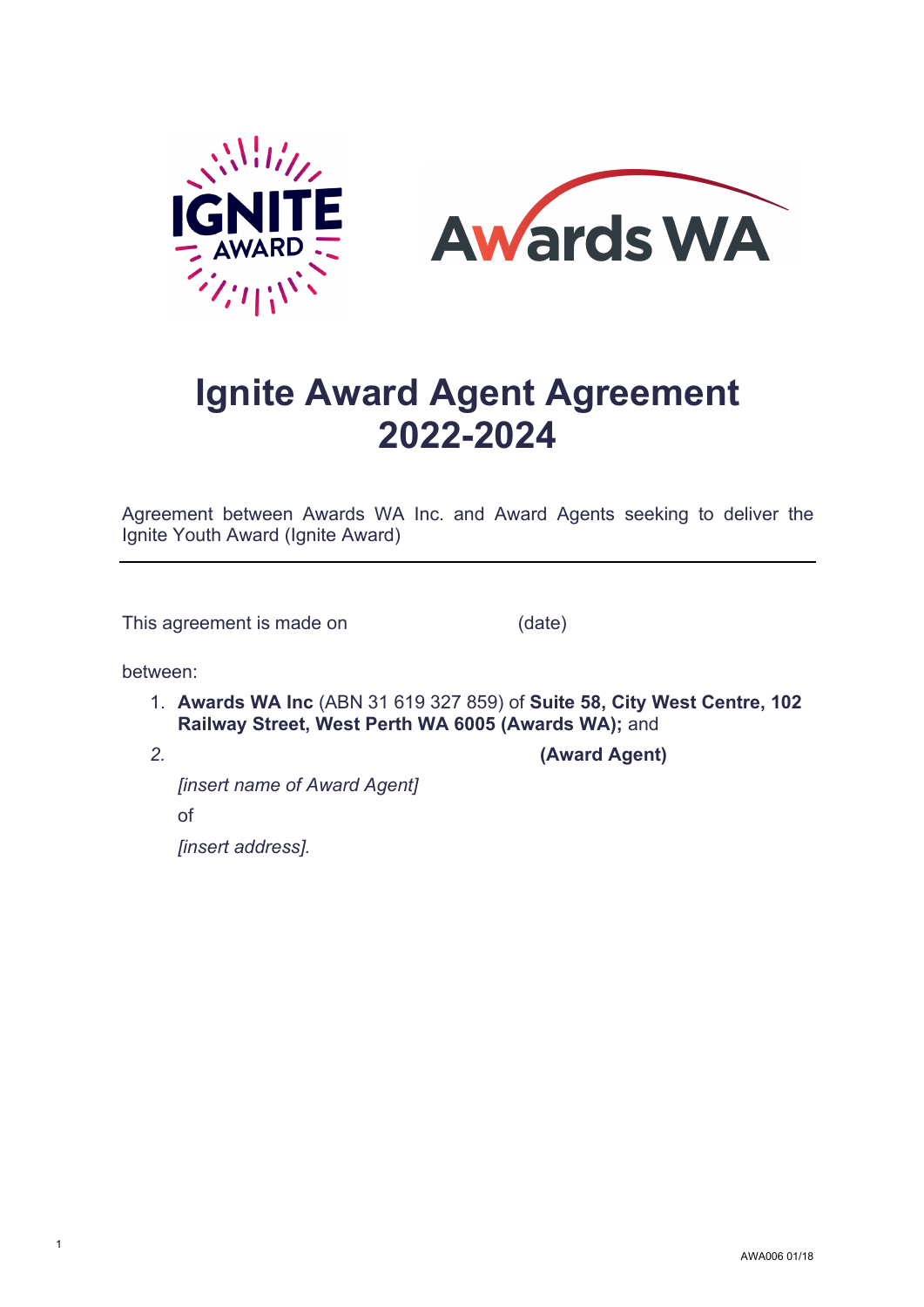# **Glossary**

| <b>Term</b>                                                                  | <b>Meaning</b>                                                                                                                                                                                                                                                                        |
|------------------------------------------------------------------------------|---------------------------------------------------------------------------------------------------------------------------------------------------------------------------------------------------------------------------------------------------------------------------------------|
| <b>Award Agent</b>                                                           | A body such as a school/company/club/organisation that has been<br>provided with permission by Awards WA to deliver the Award program as<br>an Award Agent.                                                                                                                           |
| <b>Award Agent</b><br><b>Policies</b>                                        | the policies issued by the Award Agent from time to time.                                                                                                                                                                                                                             |
| <b>Award program</b>                                                         | the Ignite Youth Award (Ignite Award).                                                                                                                                                                                                                                                |
| <b>Brand and Style</b><br><b>Guidelines</b>                                  | Means approved brand guidelines and style standards to ensure that all<br>communications are consistent and must be used by approved persons<br>who produce content for or on behalf of Awards WA                                                                                     |
| <b>Child Protection</b><br><b>Legislation</b>                                | any child protection Law as in force from time to time including, but not<br>limited to the Children and Community Services Act 2004 (WA).                                                                                                                                            |
| <b>Ignite Award</b><br><b>Application</b><br><b>Form or Process</b>          | the Ignite Award Application Form (containing the Parental or Guardian<br>Consent Form) or process in the form prescribed from time to time by<br>Awards WA and with such additions, but not deletions, as Awards WA may<br>determine.                                                |
| <b>Ignite Award</b><br><b>Reference Book</b>                                 | the Reference Book produced and distributed by Awards WA, as amended<br>and updated from time to time by Awards WA, to be used by all Award<br>Agents. The Ignite Award Reference Book is the key reference publication<br>regarding the conditions and requirements of Ignite Award. |
| <b>Ignite Leader</b>                                                         | is the main source of information, guidance and support for the participants.                                                                                                                                                                                                         |
| <b>Insurance Cover</b>                                                       | Means the insurance cover and minimum insurance cover as set out in<br>item 8 of this Agreement.                                                                                                                                                                                      |
| <b>Local Policy or</b><br><b>Local Policies</b>                              | the policies issued by Awards WA from time to time.                                                                                                                                                                                                                                   |
| <b>Monitoring and</b><br><b>Quality</b><br><b>Assurance</b><br><b>Policy</b> | the policy that provides a minimum framework and set of requirements to<br>ensure that the Awards WA and their Award Agents are complying with the<br>and implementing key Policies (including Governance and Program via the<br>Ignite Award Reference Book).                        |
| <b>Personal</b><br><b>Information</b>                                        | information the participant gives to Awards WA about him or herself in<br>connection with the Award program, either on this form or at any time in the<br>future.                                                                                                                     |
| <b>Policy or</b><br><b>Policies</b>                                          | at any time, all policies and codes of conduct made available by Awards<br>WA and having effect at that time.                                                                                                                                                                         |
| <b>Privacy Policy</b>                                                        | the privacy policy of Awards WA as amended from time to time.                                                                                                                                                                                                                         |
| <b>Region</b>                                                                | location of operation of the organisation within Western Australia.                                                                                                                                                                                                                   |
| <b>Term</b>                                                                  | the term of this Agreement as set out in item 3.                                                                                                                                                                                                                                      |
| <b>Use of Name</b><br>and Logo Policy                                        | the policy that aims to protect Awards WA brands and names in Australia. It<br>further aims to standardise and coordinate the branding activities of Awards<br>WA.                                                                                                                    |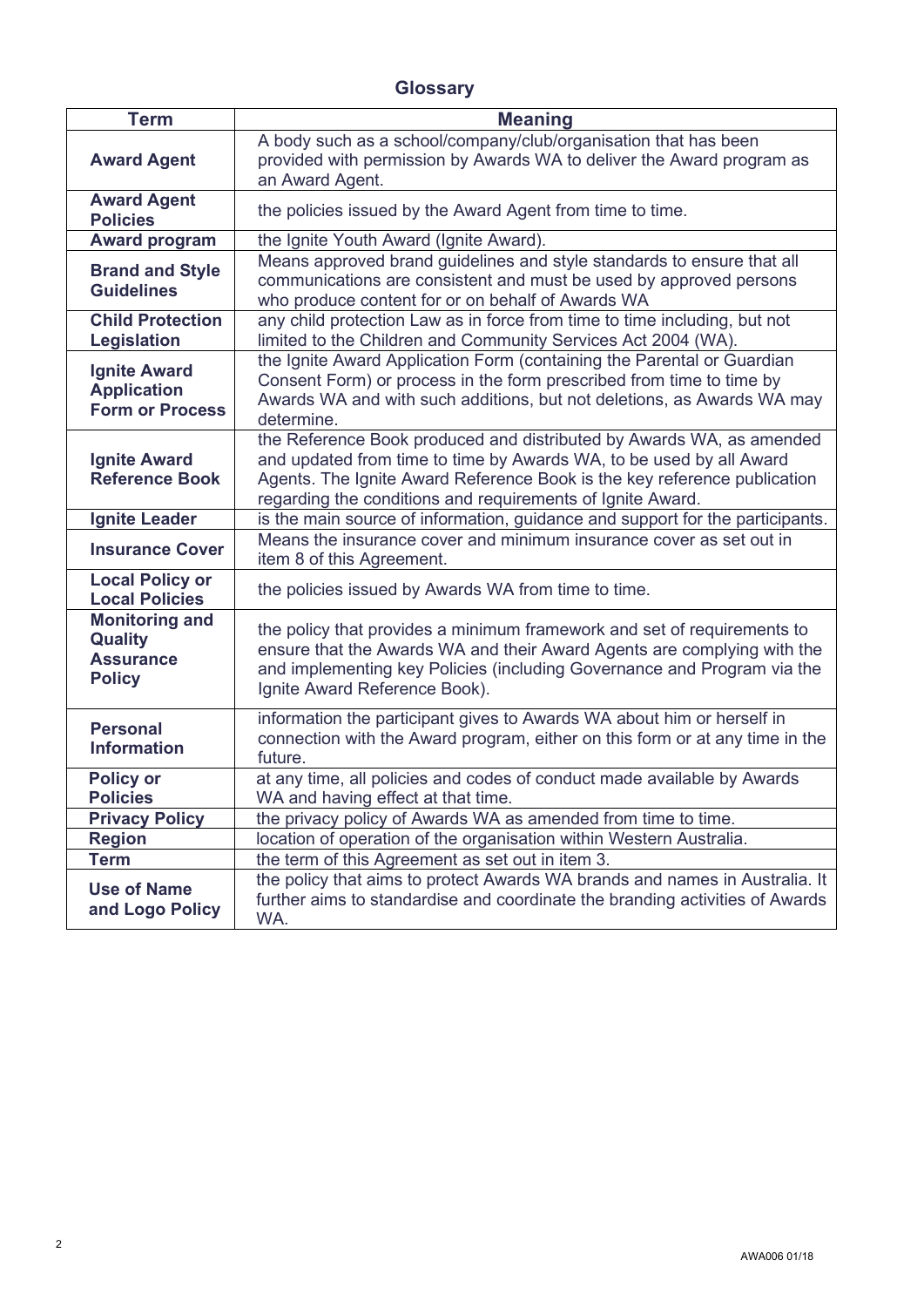# **1. Agreement and Purpose**

This Agreement grants to the Award Agent the provision to deliver the Award program in the Region for the Term and outlines a framework within which the parties can work together to support positive outcomes and personal development of young Western Australians.

The purpose of the agreement is to establish a supportive relationship between the parties as a commitment to youth development in Western Australia.

# **2. Relationship of the parties**

This Agreement does not create any other legal relationship, such as a partnership, agency, trust, joint venture franchise and franchisee, or employer and employee relationship.

#### **3. Commencement and Term**

The licence commences on the date of this Agreement and continues to be in force for three (3) years, after which it will automatically terminate, unless this Agreement is otherwise terminated earlier in accordance with item 7.

# **4. Commitment**

In recognition of this agreement, each party commits to:

- Actively cross-promote and/or refer participation to the programs via events, activities, social media and other communications (where appropriate, e.g. annual reports).
- Consult each other regarding obtaining copies of promotional material and website.
- Provide invitations to relevant events.
- Acknowledge each program in their achievements.

#### **5. Commitment of the Award Agent**

The Award Agent will:

a) appoint a person ("**Ignite Leader**") to be the main source of information, guidance and support for the participants. The Award Agent may appoint more than one Ignite Leader and determine the ratio of participants per Ignite Leader;

b) provide Awards WA with the names and qualifications of each appointed Ignite Leader;

- c) inform Awards WA of any change of Ignite Leader;
- d) undergo sufficient award training as determined by Awards WA;

e) acknowledges and agrees that Awards WA owns (either solely or jointly), all right, title and interest, including branding and materials, in the Award program;

f) agree that all branding and materials created by the Award Agent which are based on, or which incorporate or are derived from, or which further develop or improve upon, the lanite Award branding and materials, including any new trademarks used in relation to the Award program ("New Ignite Award") during the Term of this Agreement form part of the Ignite Award.

g) not use the Ignite Award branding and materials for any purpose other than for the purpose of operating the Award program in the Region and it will not use the Ignite Award branding and materials in any way which would bring Awards WA into disrepute.

h) use best endeavours to ensure that the quality of the services and materials in relation to which the Ignite Award branding and materials is used, complies with Awards WA's standards as notified from time to time;

The Award Agent agrees to use reasonable endeavours to ensure that the Ignite Leader: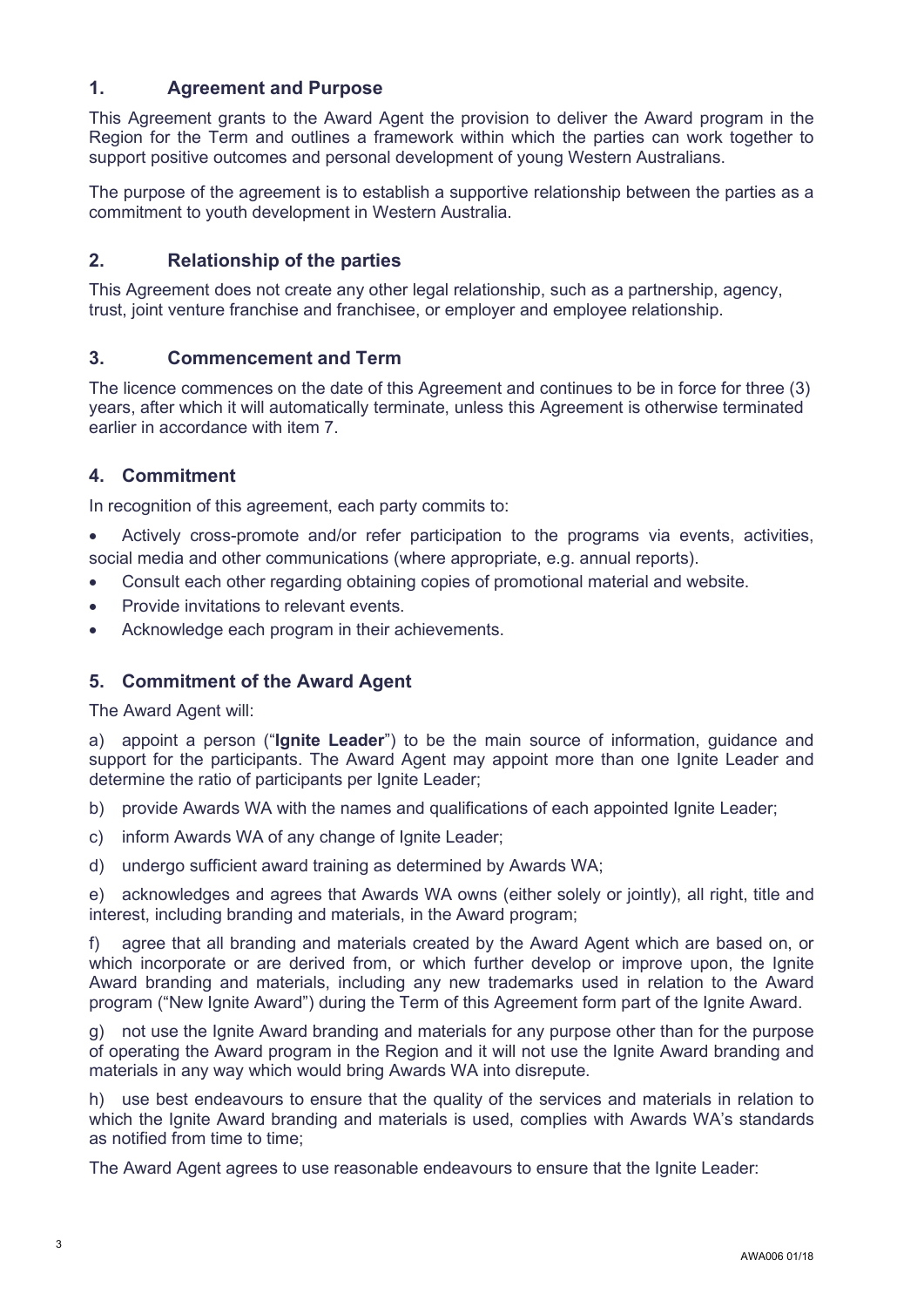a) complies with the Award program requirements as set by Awards WA and as amended from time to time:

b) complies at all times with all applicable Laws relevant to the delivery of the Award program in the Region in which the Award Agent delivers the Award program and with all of the Award Agent's obligations under this Agreement;

c) complies and ensures that all Guides, instructors and volunteers (as applicable) comply with all Policies, Local Policies and the participant application process (as applicable);

d) ensures that all of the Award Agent's Policies comply with all relevant Laws in the Region in which the Award Agent delivers the Award program and are not inconsistent with the Agreement Documentation, Ignite Award Application Process and Policies. Where an Award Agent's Policy is inconsistent with an Awards WA Policy, the Awards WA Policy prevails to the extent of the inconsistency;

e) provides sufficient support to Ignite Leaders as necessary;

f) ensures the Ignite Leaders confirm Guides, Instructors and Volunteers are appropriate people (as applicable) to participate in the delivery of the Award program, subject to any requirements advised by Awards WA;

g) ensure that any person who acts as an Instructor, Assessor or Volunteer in relation to the Award program accepts in writing, or electronically, the Ignite Award Volunteer Code of Conduct;

h) ensures that only persons who complete the relevant Participant Application Process and pay the local registration fee participate in the Award program;

i) promptly remits the local registration fee to Awards WA. The Award Agent acknowledges that any amounts received from participants are held by the Award Agent for the Awards WA and that the Award Agent and the Ignite Leaders do not have any interest in those amounts;

j) exercises due care and diligence in operating the Award program, including approving proposed activities to be undertaken by the participants as part of the Award program;

k) reports all incidents to Awards WA as soon as possible after becoming aware of those incidents (ref: [Incident-Report.pdf \(awardswa.org.au\);](https://www.awardswa.org.au/wp-content/uploads/2020/12/Incident-Report.pdf)

l) takes reasonable steps to ensure that any Guide, Instructor or Volunteer who is an employee of the Award Agent is suitable and competent and possesses the skills and training relevant to their role in respect of the delivery of the Award program;

m) provides to Awards WA such information requested by it for the purpose of determining whether the Award Agent has fulfilled its obligations under this Agreement;

n) undertakes basic administration of the Award program including promotion activities, support meetings, planning, payment of fees and keeping accurate records;

o) ensures the payment of a local agreement fee to Awards WA as required;

p) ensures that police checks and referee/background checks are performed on Guides, Instructors and Volunteers where required by Child Protection Legislation;

q) examines the Insurance Cover provided Awards WA and the Award Agent and agrees only to approve activities not covered by the insurance cover provided by Awards WA and the Award Agent if participants (and Parent/Guardian if under 18 years) take out separate insurance for those activities that are not covered by Awards WA's or the Award Agent's insurance and provide evidence of Insurance Cover to the Award Agent. The participant is responsible for all risks arising from the participant's participation in such activities; and

r) takes reasonable steps to ensure that any participant or person transporting participants participating in activities relating to the Award program, holds an appropriate and valid driver's licence and relevant insurance to cover the risk of injury to the people they drive.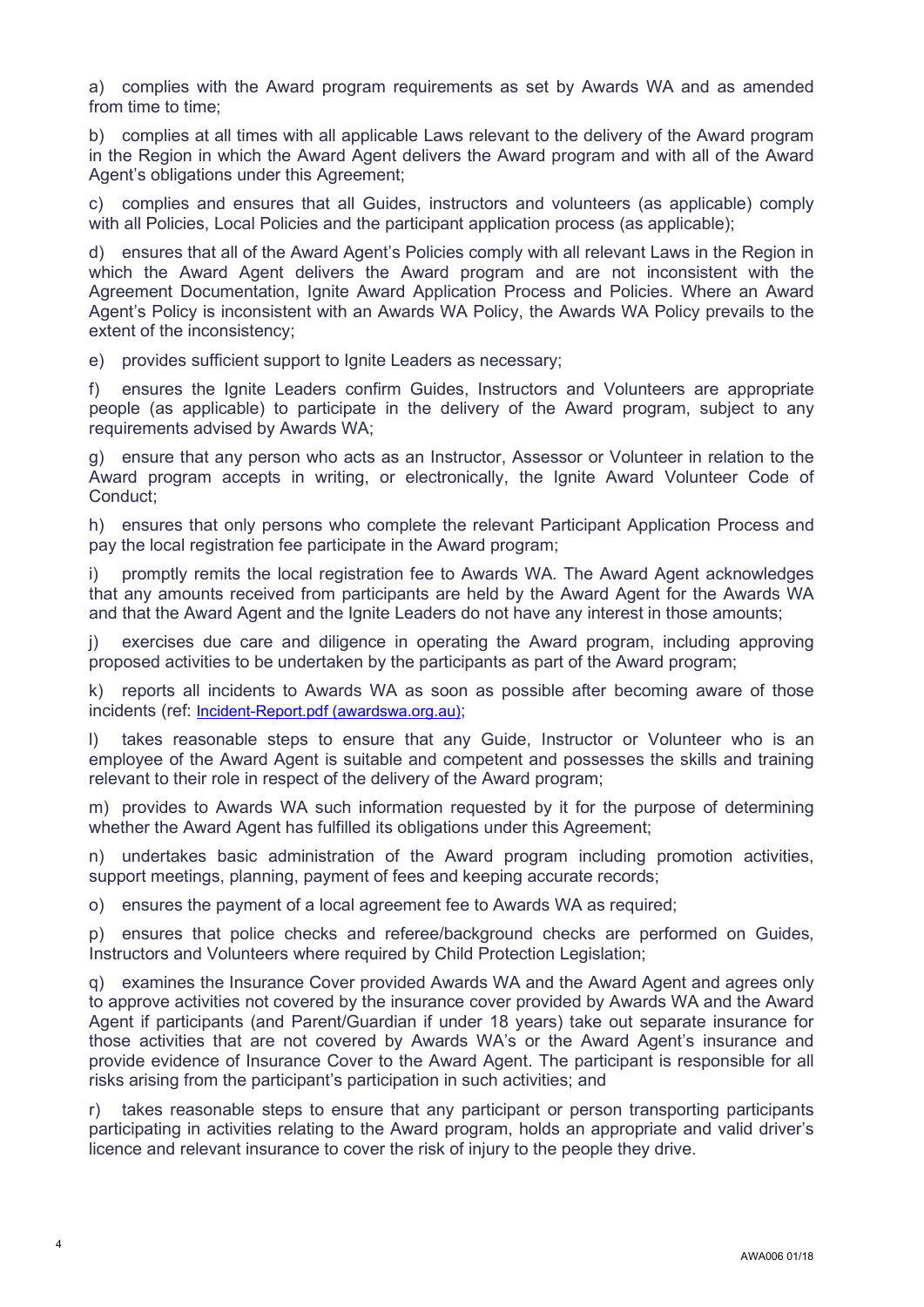# **6. Commitment of Awards WA**

Awards WA agrees to:

- a) Provide the Award Agent with the following:
- information, resources and promotional materials for the Award program;
- ongoing administrative and support services;
- Award training including Module 1 and Module 2 and networking opportunities;
- a copy of the Ignite Award Reference Book;
- copies of all Policies and Local Policies with which the Award Agent must comply;
- copies of the Participant application process/form;
- details of the insurance coverage provided by Awards WA; and
- details of any changes to the insurance coverage provided by Awards WA.

b) comply at all times with all applicable Laws relevant to its role in respect of the delivery of the Award program; and

c) comply with the Agreement Monitoring, Quality Assurance Policy and Use of Name and Logo Policy as amended from time to time.

# **7. Termination of the Agreement**

The rights granted to the Award Agent under this item immediately terminate upon expiry or termination of this Agreement.

Upon termination or expiry of this Agreement, the Award Agent must immediately cease all use of the Ignite Award branding and material and return or destroy, at Awards WA's direction, all Ignite Award branding and materials.

Either party may terminate this Agreement at any time by giving 90 days' written notice to the other party or such other notice period as the parties mutually agree to.

Awards WA may terminate this Agreement immediately upon service of a notice to the Award Agent, if the Award Agent breaches a material obligation under this Agreement.

Upon termination of this Agreement, the Award Agent must:

- notify each Guide, Instructor and Volunteer and each participant within 5 days of the date of termination that this Agreement has been terminated; and
- ensure participants cease participation in the Award program through the Award Agent.

#### **8. Insurance**

The Award Agent must, as a minimum, keep current at all times during this Agreement the following insurance policies for the benefit of all Award Program participants:

1. Public & Product Liability insurance, for a minimum of \$20,000,000 (\$20 million) for any one incident or series of incidents arising from one event for public liability and in the aggregate for the year in respect to product liability;

2. Personal Accident insurance covering all participants and Volunteers (paid or unpaid) in relation to Award program activities; and

3. Such Workers Compensation insurance(s) as is required by law in the State or Territory of operation of the Award program.

Prior to the commencement of this Agreement, the Award Agent must provide to Awards WA certificates of currency for the insurance as detailed in item 8 (1) and (2).